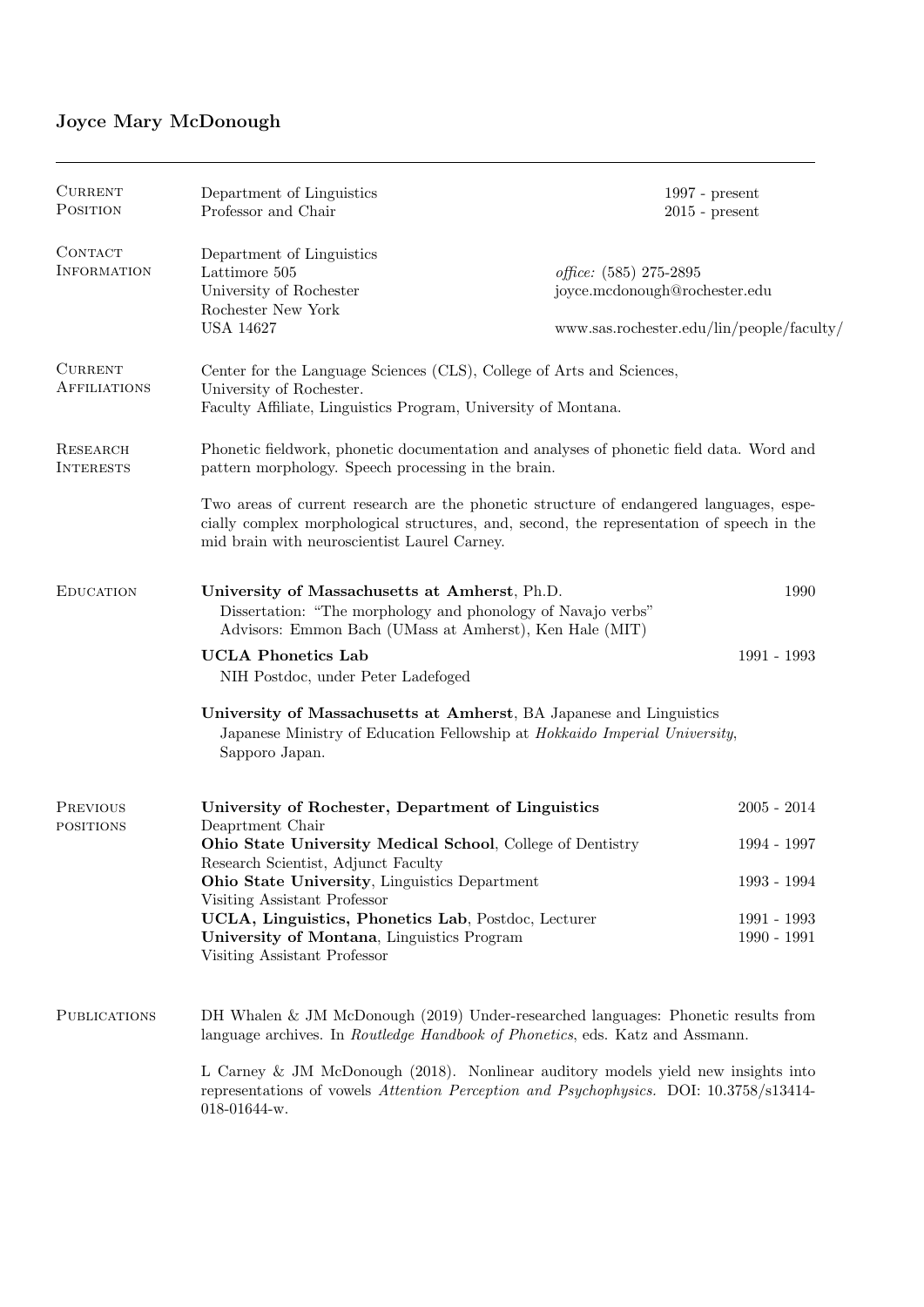L Carney, T Li, JM McDonough. (2015). Speech Coding in the Brain: Representation of Vowel Formants by Midbrain Neurons Tuned to Sound Fluctuations. eNeuro. DOI: http://dx.doi.org/10.1523/ENEURO.0004-15.2015.

A Stasenko, C Bonn, A Teghipco, F Garcea, C Sweet, M Dombovy, J McDonough, B Mahon. (2015) A causal test of the motor theory of speech perception: A case of impaired speech production and spared speech perception. Cognitive Neuropsychology

D Whalen & JM McDonough. (2015). Adaptable models: Taking the laboratory into the field. Annual Review of Linguistics V1:14.1?14.21.

M Schellenberg & JM McDonough. (2015) Using discrete cosine transforms to characterize tones in two Dene (Athabaskan) languages. Canadian Acoustic Association

JM McDonough. (2014) The Dene verb: how phonetics supports morphology. In Proceedings of 18th Workshop on Structure and Constituency in the Languages of the Americas University of California, Berkeley, April 5-7, 2013

K Carbary, M Brown, C Gunlogson, JM McDonough, A Fazlipour, M Tanenhaus. (2014) Anticipatory Deaccenting in Language Comprehension. Language and Cognitive and Neuroscience, published online, February 2014

The Dene Speech Atlas: Seeds of the Future. Online, June 2013, update, June 2014 http://www.ling.rochester.edu/DeneSpeechAtlas/

C Bowern, JM McDonough, K Kelliher (2012) The phonetics of Bardi (Nyulnyulan) Journal of the International Phonetic Association, volume 42, issue 03, pp. 333-351.

LH Carney & JM McDonough (2012) Predicting discrimination of formant frequencies in vowels with a computational model of the auditory midbrain, IEEE Proceedings, Conference on Information Sciences and Systems, Princeton NJ.

K Iskarous, JM McDonough, DH Whalen (2012) A gestural account of velar contrast: the back fricatives in Navajo, Laboratory Phonology 3.1: 195-210 .

JM McDonough & B Tucker (2012) Replicating PE Goddard: A contemporary airflow and EGG study of Dene Suline. University of Rochester Working Papers in the Language Sciences (WPLS: UR) Volume 4:1. P 45-56.

The Dene Speech Atlas. Beta version. Online, August 2011.

JM McDonough, H Lenhert-LeHouiller, N Bardhan (2009) The perception of Nasalized Vowels in American English: An investigation of online use of vowel nasalization in lexical access, in University of Rochester Working Papers in the Language Sciences (WPLS: UR) Volume 5:1.

JM McDonough & V Wood (2008) The stop contrasts of the Athabaskan languages Journal of Phonetics. V36.3, 427-449.

JM McDonough & D.H. Whalen (2008) The phonetics of native North American languages Journal of Phonetics. V36.3, 423-426.

M Jacob, H Lehnert-LeHouillier, S Bora, S McAleavey, D Dialecki, JM McDonough (2008) Speckle Tracking for the Recovery of Displacement and Velocity Information from Sequences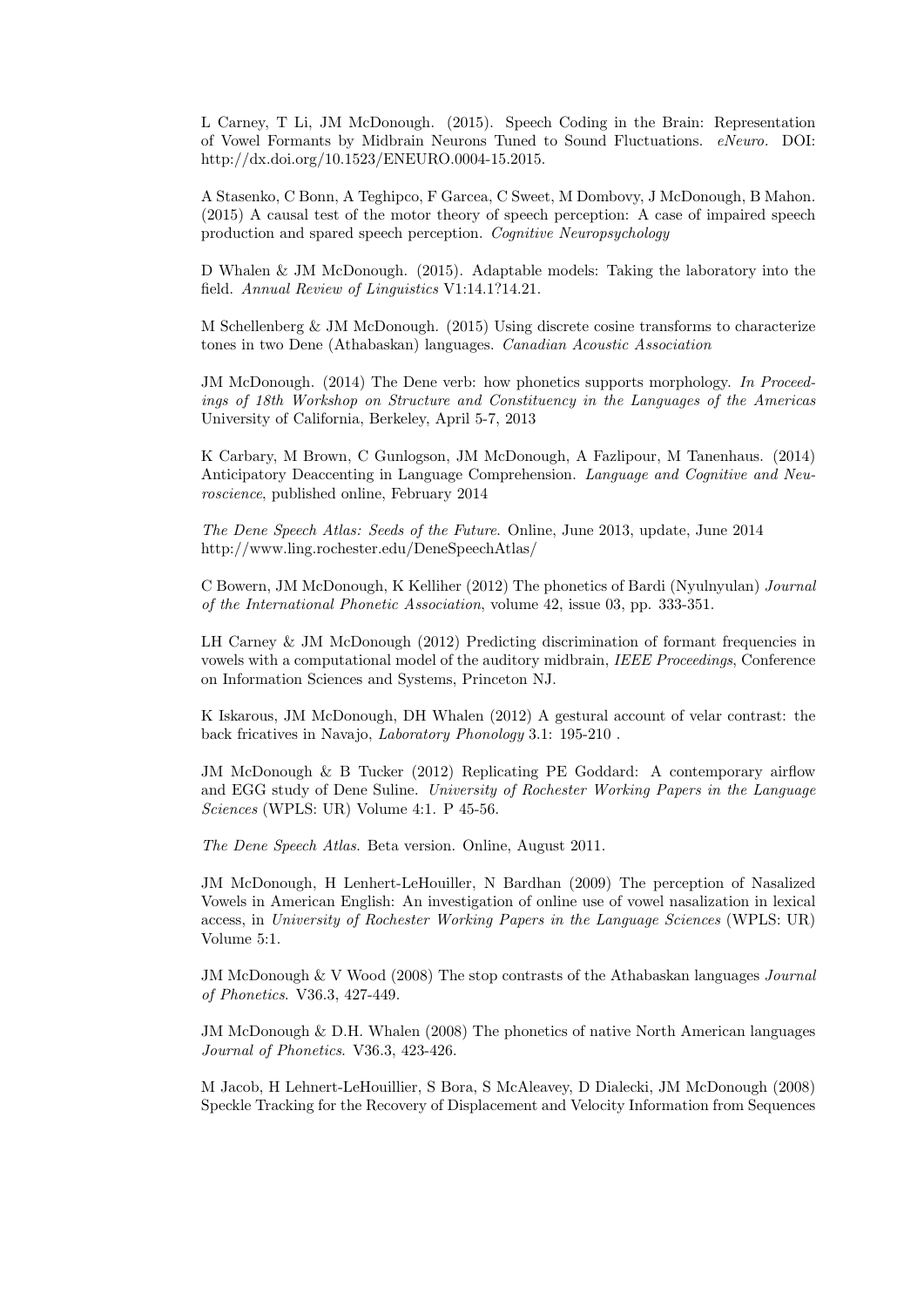of Ultrasound Images of the Tongue. Proceedings of the 8th International Seminar on Speech Production, Strasbourg France, 53-57.

J Diehl, D Watson, L Bennetto, JM McDonough, C Gunlogson (2008) An Acoustic Analysis of Prosody in High-Functioning Autism Applied Psycholinguistics.

Diehl, J. J., L. Bennetto, D. Watson, C. Gunlogson and JM McDonough (2008) Resolving ambiguity: A psycholinguistic approach to understanding prosody processing in highfunctioning autism Brain and Language. Aug;106(2):144-52.

Salverda, A.P., Dahan, D., Tanenhaus, M.K., Crosswhite, K., Masharov, M., JM Mc-Donough, (2007) Effects of prosodically modulated sub-phonetic variation on lexical competition. Cognition, 105(2), 466–476.

McDonough, J., H. Danko, J. Zentz (2007) "Rhythmic structure of music and language: an empirical investigation of American jazz masters Louis Armstrong and Jelly Roll Morton". University of Rochester Working Papers in the Language Sciences (WPLS: UR) Volume 3:1. P 45-56.

McDonough, J., R. Sussman (2005) "A preliminary methodology for the investigation of speaker's knowledge of structure in Athabaskan" BLS 2004

McDonough, J. (2003) The Navajo Sound System. Kluwer Academic Press.

McDonough, J. (2002) "The intonation of Navajo focus and interrogative constructions", in Formal Approaches to Functional Phenomena, eds. Carnie, Harley and Willie. Amsterdam: John Benjamins.

McDonough, JM (2001) "Incorporating onsets in Navajo: the d-effect", Papers in honor of Ken Hale, ed. by Carnie, Jelinek and Willie, MIT Working Papers in Linguistics:177-88.

McDonough, JM (2000) "On the bipartite model of the Athabaskan verb" The Athabaskan Languages: Perspectives on a Native American Language Family. T. B. Fernald and P. R. Platero. Oxford University Press: 139-166.

McDonough, JM (2000) "Athabaskan redux: Against the position class as a morphological category", In Morphological Analysis in Comparison edited by Dressler, Pfeiffer, Pochtrager and Rennison. Amsterdam: John Benjamins: 155-78

McDonough, JM (2000) "How to use Young and Morgan's "The Navajo Language"" In K. M. Crosswhite and J. S. Magnuson (Eds.), University of Rochester Working Papers in the Language Sciences, 1 (2), 23-42.

McDonough, JM, Mary Willie (2000)"Allowable variability: A preliminary investigation of word recognition in Navajo", University of Rochester Working Papers in the Language Sciences (WPLS:UR), vol. Spring 00-1:1-23

McDonough, J. (1999)"Tone in Navajo", Anthropological Linguistics. V41.4, 503-539.

McDonough, J., K. Johnson. 1998. "Tamil liquids: an EPG and perceptual study of the five liquid consonants in the Brahmin dialect of Tamil", Journal of the International Phonetic Association 27.1.

McDonough, J. 1997. Review of Phonology and Phonetic Evidence: Papers in Laboratory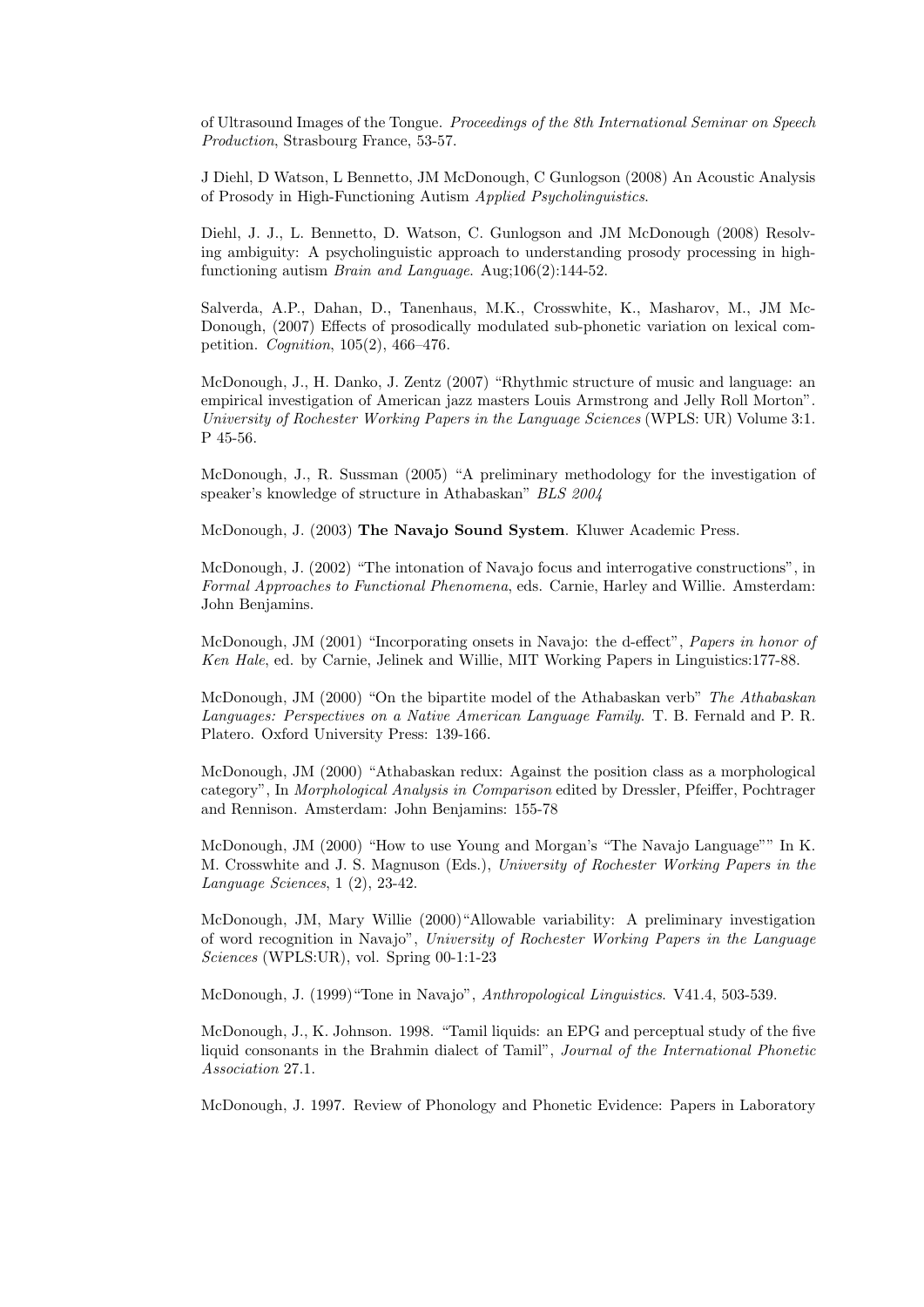|                                                                      | Phonology IV, eds. Connell and Arvanti, Cambridge, for <i>Phonology</i> 14(1).                                                                                                                                                                                                |  |  |
|----------------------------------------------------------------------|-------------------------------------------------------------------------------------------------------------------------------------------------------------------------------------------------------------------------------------------------------------------------------|--|--|
|                                                                      | McDonough, J. 1996. Epenthesis in Navajo. In Athabaskan Papers for Robert Young, eds.<br>Jelinek, Rice and Saxon. Albuquerque: University of New Mexico Press.                                                                                                                |  |  |
|                                                                      | McDonough, J., P. Ladefoged. 1994. Stop contrasts in Navajo in Holland Institute of<br>Linguistics: Phonology. eds. Nespor and Smith. Mouton.                                                                                                                                 |  |  |
|                                                                      | McDonough, J., H. George. 1994. "The Sounds of Navajo: An instructional HyperCard<br>stack" Journal of Navajo Education X.3, 16-21.                                                                                                                                           |  |  |
|                                                                      | McDonough, J., M. Austin. 1994. "Vowel enhancement and dispersion in Western Navajo:<br>a acoustic study of the vowel space of traditional Navajo speakers" UCLA Working Papers<br>in Linguistics, vol. 86.                                                                   |  |  |
|                                                                      | McDonough, J., P. Ladefoged, H. George. 1992. "Navajo vowels and universal phonetic<br>tendencies", Fieldwork Studies of Targeted Languages. UCLA Working Papers in Phonetics,<br>vol. 84. (Also in JASA 92 (4, Pt 2):2416, 4aSP15)                                           |  |  |
| <b>MULTIMEDIA</b><br>ON WEBSITE                                      | How to Use Young and Morgan's The Navajo Language (online July 2016) Vimeo.<br>https://bit.ly/2V4adgt                                                                                                                                                                         |  |  |
|                                                                      | <b>Dene Speech Atlas.</b> Product of NSF-DEL project <i>Online: July 2013</i> . Website demon-<br>strating the sounds of the Dene language communities in the Mackenzie River Basin Drainage<br>and environs (NSF 0853929). http://www.sas.rochester.edu/lin/DeneSpeechAtlas/ |  |  |
| RECENT<br><b>INVITED TALKS</b><br>$\mathbf{AND}$<br><b>WORKSHOPS</b> | Nonlinear Auditory Models Yield New Insights into Representations of Vowels Laurel H.<br>Carney Joyce M. McDonough. DIEHL-A-PALOOZA, In Honor of Randy Diehl, University<br>of Texas, Austin, April 2018.                                                                     |  |  |
|                                                                      | Phonetic documentation of under-resourced languages Institute of Chinese Minority Lan-<br>guage and Literature, Minzu University of China, Beijing. June 2017.                                                                                                                |  |  |
|                                                                      | The role of phonetic data in language documentation and typology, Speech in the auditory<br>system: Neural representations of speech sounds. 2 lectures. Nanjing University of Science<br>and Technology, Nanjing, China. June, 2017                                          |  |  |
|                                                                      | LabEx Chair, Sorbonne Nouvelle, Paris 3. The Structure of the Navajo Verbal Complex. 4<br>lectures. April- May 2017.                                                                                                                                                          |  |  |
|                                                                      | Linguistic Typology in a Polylinguistic World. Computer Science, University of Rochester,<br>December 2016.                                                                                                                                                                   |  |  |
|                                                                      | On the Value of Linguistic Diversity. Laboratory for Laser Energetics, University of Rochester,<br>October 2016.                                                                                                                                                              |  |  |
|                                                                      | SSILA, Symposium in Honor of for Emmon Bach. Young and Morgan's The Navajo Lan-<br>guage. LSA, Washington DC, January 2016.                                                                                                                                                   |  |  |
|                                                                      | TOPIQQ (Volkswagon Foundation) w M Schellenberg. Dene Tone. Glasgow, August 2015.                                                                                                                                                                                             |  |  |
|                                                                      |                                                                                                                                                                                                                                                                               |  |  |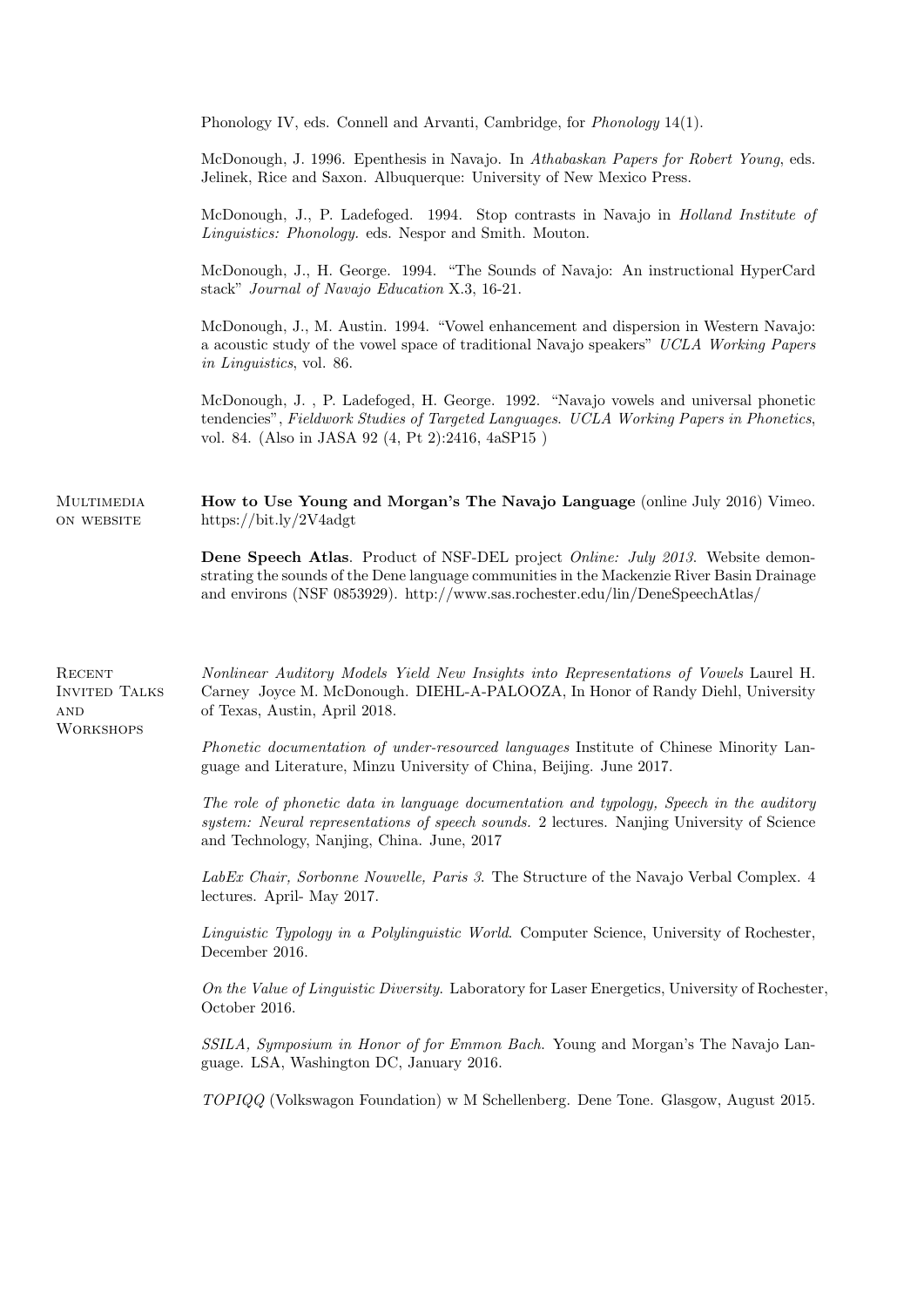Workshop on System Typology. ALT11, University of New Mexico, August 2015.

Quantitative Morphology Meeting. University of Belgrade, July 2015.

Dene morphology and the role of paradigms: processing and representation. Dene Verb Paradigm Workshop, University of Toronto, September 22-24, 2014.

The Dene verb again, again. Emmonfest. Festschrift for Emmon Bach, Goethe University, Frankfurt. June 2014.

Dene Speech Atlas. Symposium on Linguistics and the Native Languages of the Americas. Rochester Institute of Technology. March, 2014.

What phonetics can tell us about morphological structure. 18th Workshop on Structure and Constituency in the Languages of the Americas (WSCLA 18), UC Berkeley, April 2013.

Workshop. Dene Speech Atlas.World Oral Literature Project, Cambridge University, CRASSH, June 2012.

Workshop. Prosody in the Wider World (ProWW), University of Cologne, May 2012.

Linguistic Diversity, Cultural Identity and the Role of Small Communities. Rochester Institute of Technology, Conable Distinguished Lecture Series in International Studies, May 2012.

Paradigmatic variation in Dene verbal morphology. Carelton University, Ottawa. March 2011.

The Athabaskan tonogenesis hypothesis. University of Chicago, May 2010.

Morphology/phonology interface in the Dene verb. Workshop on the Interface between Syntax and Phonology/Morphology, Syracuse University, April 2010.

Language documentation: Experimental and instrumental data collection in the field, Special session on language documentation, LSA, Baltimore, 2010.

Word and paradigm analysis of the Dene verb as a lexical compound. Linguistics Department, University of Alberta, Edmonton, March 2009.

The structure of the Dene verb. Linguistics Program, University of Montana, Missoula, February 2009.

A re-analysis of the aspirated affricate contrast in the Dene languages. Linguistics Program, University of Montana, Missoula, February 2009.

Rhythm in speech. With Harold Danko, Provost"s Seminar, University of Rochester. December, 2008

Speech Cadence of Armstrong and Morton. With Harold Danko,Mannes Institute for Advanced Studies in Music Theory, June 2008.

Speech Cadence as Gesture. With Harold Danko,Universitat de Autonoma de Barcelona, April 2008.

The Athabaskan lexicon: the sound grammar and the role of paradigms in polysynthe-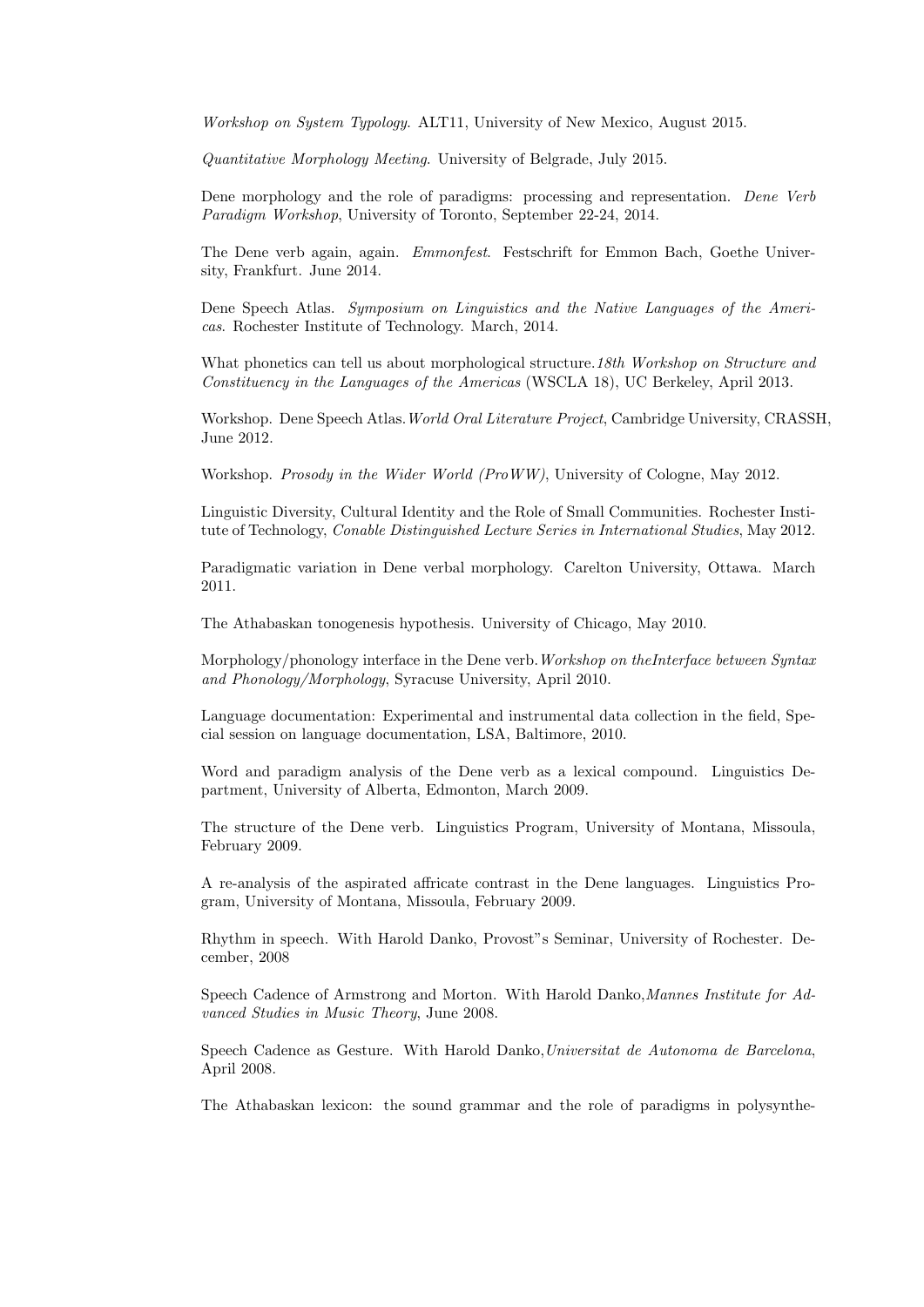sis. University of New Mexico, March 2005. LSA 2004, Tutorial on Phonetics, special session.

Connections between music and language: prominence and meter in language Music Cognition Seminar, Eastman School of Music, November 2002.

Mini-course on Navajo phonetics and phonology, Department of Theoretical and Applied Linguistics, University of Edinburgh, April 2001.

Conferences JM McDonough (2018) Documenting prosody in three Athabaskan Languages. Proceedings, Acoustical Society of America and Canadian Acoustic Association, Victoria, BC. JASA 2018;133(5):3245.

> Olivier Bonami, Joyce McDonough and Sacha Beniamine (2017) 'When segmentation helps:Implicative structure and morph boundaries in the Navajo verb.", ISMo 2017, Lille France.

JM McDonough (2014) Modeling the polysythetic verb. The 9th International Conference on the Mental Lexicon, Niagara on the Lake, September, 2014.

JM McDonough, L Carney (2014) The pre-lexicon: the coding of vowel contrasts in midbrain input to the cortex. The 9th International Conference on the Mental Lexicon, Niagara on the Lake, September, 2014

LH, Carney, KS Abrams, JM McDonough, DM Schwarz, and F Idrobo. (2014) Formantfrequency discrimination for synthetic single-formant vowel-like sounds: Comparison of budgerigar and human thresholds, Association for Research in Otolaryngology.

LH Carney, T Li, JM McDonough. (2013) Amplitude-modulation tuning in the auditory midbrain provides a robust mechanism for vowel coding, Soc. for Neuroscience.

LH Carney, T Li, JM McDonough. (2013) Using a computational model for the auditory midbrain to explore the neural representation of vowels. Proceedings, Acoustical Society of America and International Congress on Acoustics, Montreal. JASA 2013;133(5):3245.

JM McDonough, J O'Loughlin. (2013) An investigation of the three tone system in Tsuut'ina (Dene). Acoustical Society of America and International Congress on Acoustics, Montreal. JASA 2013;133(5):3245.

JM McDonough. (2013) The areal properties of tone in the Mackenzie Basin Dene (Athabaskan) languages. Conference on Language Documentation and Conservation, University of Hawai'i.

K Bixby, E Marvin, JM McDonough. (2012) Musical Effects of Perceptual Grouping. 11th Annual Auditory Perception, Cognition and Action Meeting (APCAM 2012) Minneapolis.

LH Carney; JM McDonough. (2012) Neural representations of vowels and vowel-like sounds. Acoustic Society of America (ASA) Hong Kong. Acoust. Soc. Am. 131, 3309.

K Carbary; C Gunlogson; JM McDonough, A Fazlipour; S Glacken; R Goldstein; M Tanenhaus. (2011) Deaccenting in Language Comprehension: a Phonemic Restoration Study. Experimental and Theoretical Advances in Prosody2, Montreal. Talk.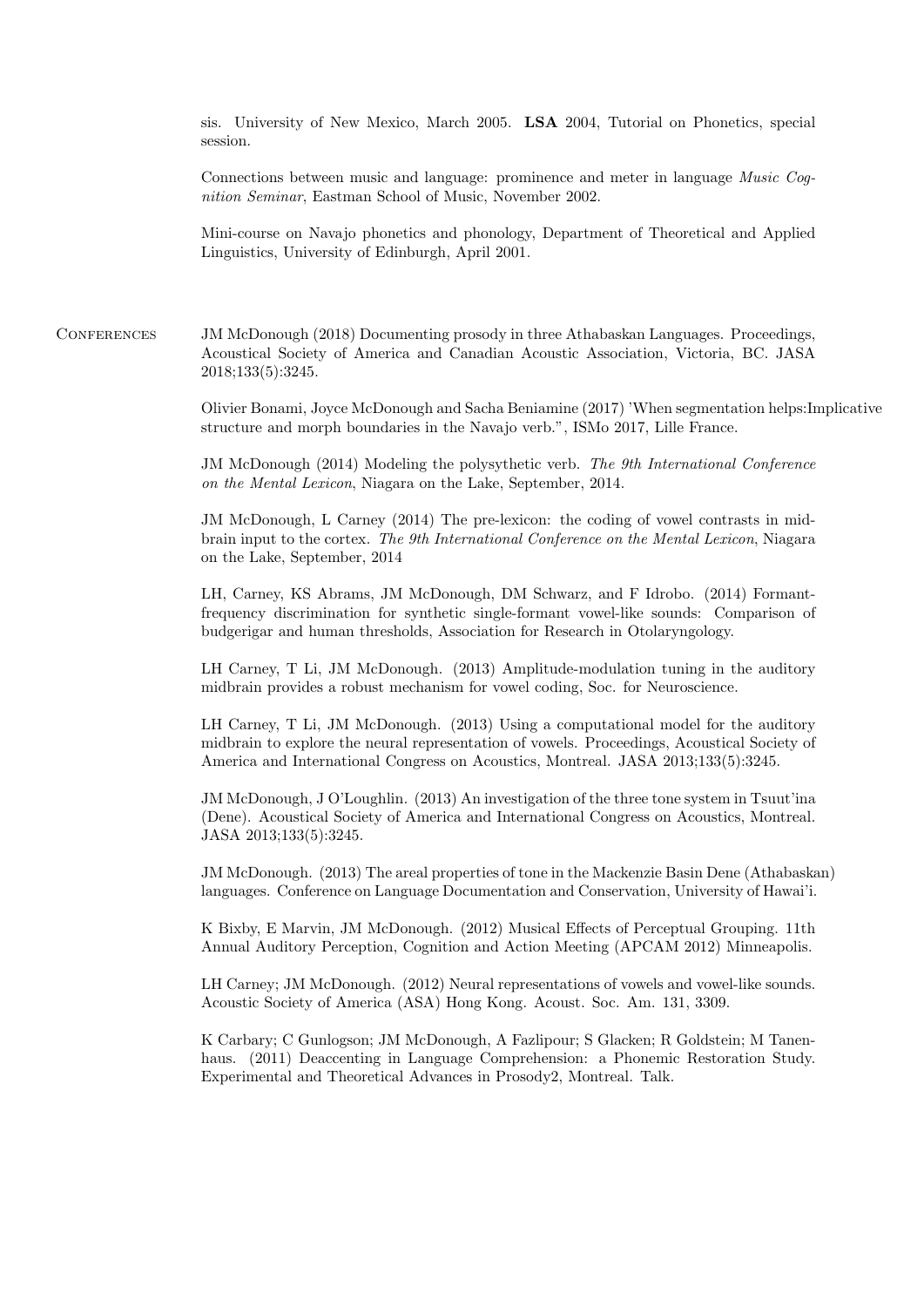JM McDonough. (2011) The Speech Atlas of the Mackenzie Basin Dene: language conservation and identity in the Mackenzie Basin. Conference on Language Documentation and Conservation, University of Hawai'i.

JM McDonough, P Platero. (2011) Parsimonious Intonation: an AM analysis of intonational events in Navajo, LSA Pittsburgh.

JM McDonough. (2010) Reconsidering Dene tonogenesis. Workshop on Phonetic Universals, Max Plank, Leipzig.

K Iskarous, JM McDonough, DH Whalen. (2010) A gestural account of velar contrast in a coronal heavy inventory: the back fricatives in Navajo. 12th Conference on Laboratory Phonology, Talk.

H Lehnert-Lehoullier, JM McDonough. (2010) Prosody Ultrasound. 12th Conference on Laboratory Phonology. Poster.

JM McDonough, B Tucker. (2010) Experimental field phonetics: Replicating Goddard's 1905 kymographic study of the sounds of Dene Suline. LSA, Baltimore.

JM McDonough, H Lehert-LeHouillier, N Bardhan. (2009) The perception of nasalized vowels in American English: an investigation of on-line use of vowel nasalization in lexical access. Nasal 2009, Workshop, Montpellier France.

JM McDonough, J Lachler, S Rice. (2009) The phonetics of the aspirated affricates in the Dene languages. LSA, San Francisco.

H Lehnert-LeHouillier, JM McDonough, S McAleavey. (2009). What is the domain of domain initial strengthening? An ultrasound study. LSA San Francisco.

M Jacob,H Lehnert-LeHouillier, S Bora, S McAleavey, D Dialecki, JM McDonough. (2008) Speckle Tracking for the Recovery of Displacement and Velocity Information from Sequences of Ultrasound Images of the Tongue. International Seminar on Speech Production, Strasbourg, France.

JM McDonough, R Baier. (2008) Stress, tone and intonation in Sherpa (Sino-Tibetan). Experimental and Theoretical Advances in Prosody, Cornell University.

JM McDonough, H Danko. (2008) Speech Cadence as Gesture. Empirical Approaches to Speech Rhythm. University College, London, England.

M Berger, M Clayards, N Bardhan, JM McDonough. (2006) An automated measure of nasality over time in vowels. ASA. 119 (5), 3338 (A).

JM McDonough, R Baier, M Gregory. (2006) Sherpa tone. LSA.

JM McDonough; S Rice and V Wood. (2005) The persistence of fine grained phonetic detail across the Athabaskan languages. LSA. (Linguistic Society of America).

JJ Diehl, D Watson, JM McDonough, C Gunlogson, EC Young, L Bennetto. (2005) Acoustic and Perceptual Analysis of Prosody in Autism. International Meeting For Autism Research, Boston, MA.

JM McDonough. (2004) The differentiation of lexical and postlexical processes in the evo-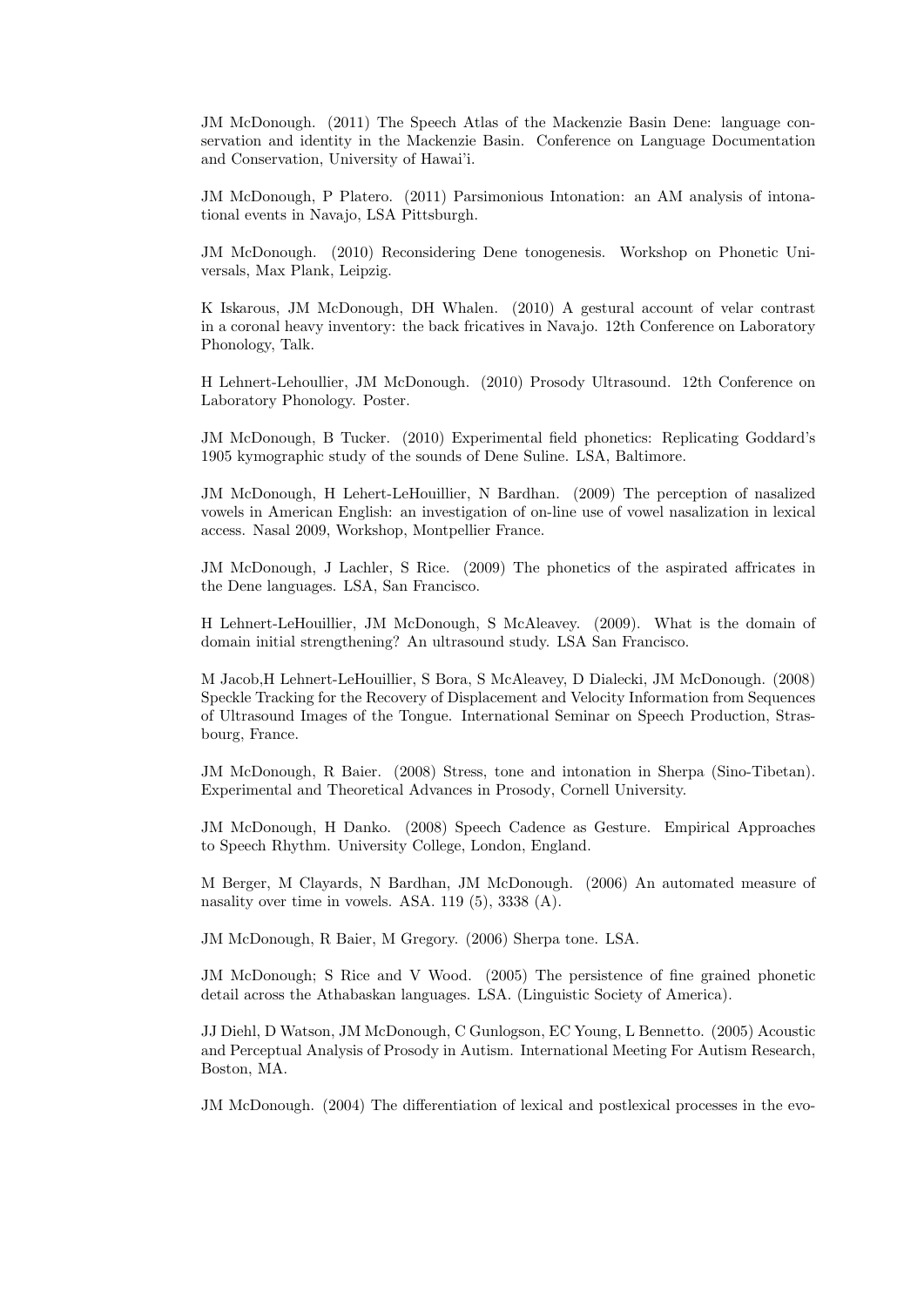lution of the grammatical category "word". Evolution of Language, Max Plank Institute, Leipzig.

JM McDonough. (2004) The function of stem prominence in Athabaskan. Berkeley Linguistics Society.

JM McDonough. (2004) A preliminary methodology for the investigation of speaker's knowledge of structure in Athabaskan. Berkeley Linguistics Society.

K Iskarous, JM McDonough. (2003) An Ultrasound study of the back fricatives in Navajo. Texas Linguistic Society.

# Ongoing Work Language Documentation and Phonetic Field Studies

### Dene Speech Atlas

An online speech atlas that provides a baseline description of the phonetic structure of five Dene languages in the Mackenzie River Drainage as the languages are spoken in the individual Dene communities. Ongoing. A second aim is construction of a database of spoken word for a Pan Athabaskan Comparative Lexicon Project (PACL) at UAlberta.

#### Dene tone and tonogenesis

Phonetic investigation of tone and prosody in the tonal Dene languages.

#### Dene verbal morphology

The role of paradigmatic variation in the lexicon. Morphological processing and paradigmatic variation. Sublexical compounds. Morpho-phonetic structure. Phonotactic patterns in the lexicon. Modeling the Dene verb.

## Auditory processing

## Neural coding of speech in the midbrain

With Laurel Carney, Biomedical Engineering (BME), Neurobiology and Anatomy Modeling the auditory nerve's response to vowel sounds, and the relationship between this response and shape of vowel spaces in human language. We are investigating the correlates of the phonetic dimensions of vowel harmonics (rather than formants) to the auditory nerve. The goal: understanding the constraints the biology may impose on the patterns in vowel spaces.

# Music and sound

## Speech / Music in Noise: Perception of music and language through auditory interference

w/ Elizabeth Marvin (ESM) and Anne Luebke (BME, Neurobiology and Anatomy)

Researchers with expertise in musical pitch perception (Marvin - ESM), linguistic phonological and phonetic analysis (McDonough - Arts and Sciences), and auditory processing (Luebke - Engineering - Neuroanatomy) to investigate the effects of musical aptitude and training on the detection of linguistic phonemic contrasts, including musical and pitch contrasts, in quiet and with interfering auditory signals such as background noise, in speakers of intonation and tone languages. We will develop new language-in-noise (LINT) tests, incorporating pitch in lexical (tone languages) and post-lexical (intonation languages) processing.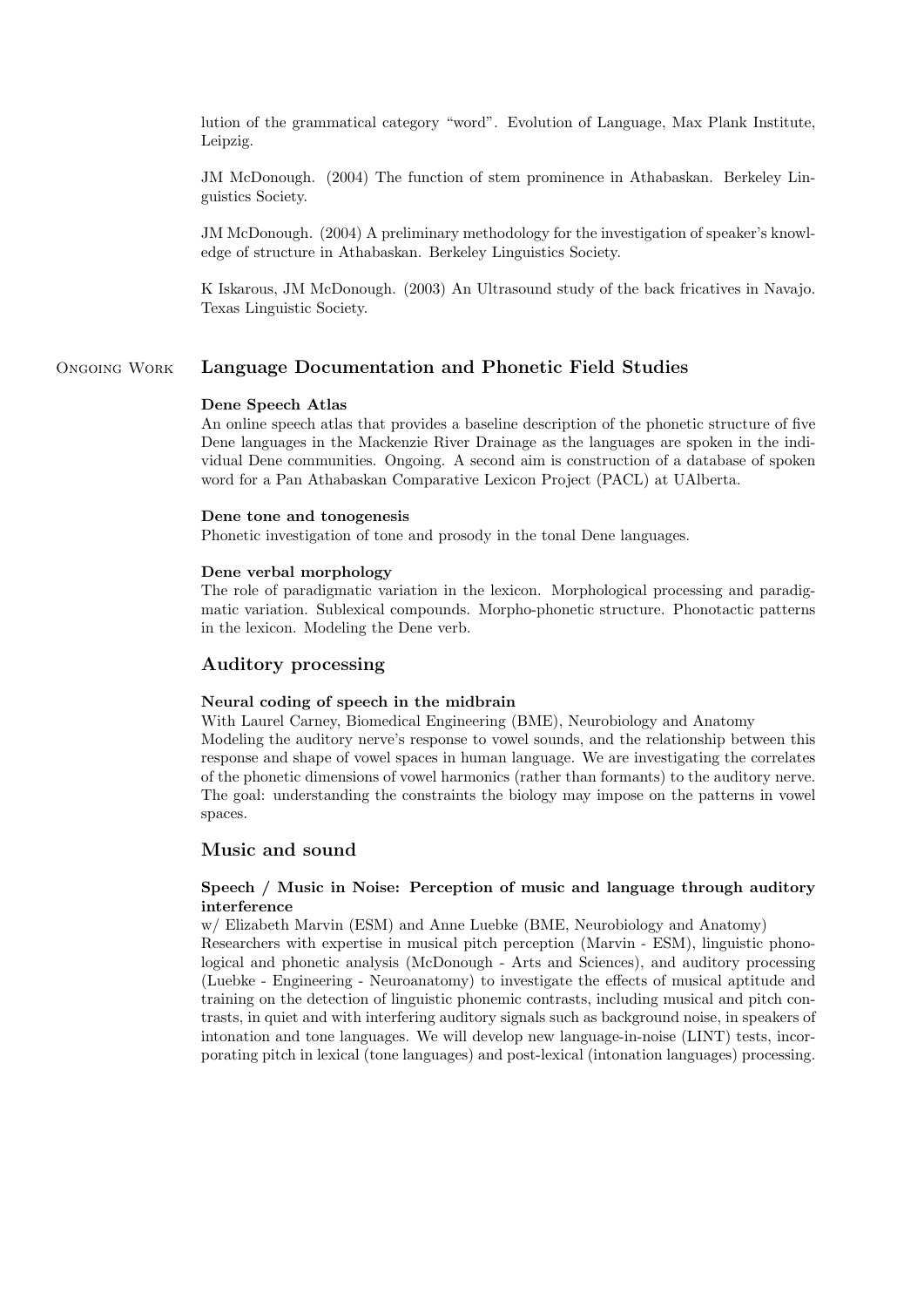| <b>GRANTS</b>                   | NIH Auditory Processing of Complex Sounds. NIDCD-R01- DC001641-24<br>Role: Co-I<br>PI: Laurel Carney, University of Rochester<br>Modeling coding of vowels and vowel like sounds in the auditory pathway and midbrain.                                                                                                                       |                                        |  |  |
|---------------------------------|----------------------------------------------------------------------------------------------------------------------------------------------------------------------------------------------------------------------------------------------------------------------------------------------------------------------------------------------|----------------------------------------|--|--|
|                                 | Volkswagen Foundation, Germany ToPIQQ Tonal Placement - Interaction of Quanti-<br>tative and Qualitative Factors<br>Role: co-PI<br>Co-ordinator: Martine Grice, University of Cologne, Germany<br>International collaborative project to study and model the alignment of pitch and tone using<br>field data from under documented languages |                                        |  |  |
|                                 |                                                                                                                                                                                                                                                                                                                                              |                                        |  |  |
|                                 | <b>NSF-DEL</b> Documentation and Analysis of Stress and Prosody in Blackfoot (Algonquian)<br>$/bla$ .<br>Role: Consultant<br>PI: Mizuki Miyashita, Linguistics Program, University of Montana                                                                                                                                                |                                        |  |  |
| GRANTS (PAST)                   | Provost's Multidisciplinary Award. University of Rochester.<br>Perception of Music and Language through Auditory Interference. with Elizabeth Marvin,<br>and Anne Luebke.                                                                                                                                                                    | 2011-2013                              |  |  |
|                                 | <b>NSF</b> 1103829 Workshop and Training for Undergraduates in Field Linguistics<br>Role: PI<br>2011-2013                                                                                                                                                                                                                                    |                                        |  |  |
|                                 | <b>NSF</b> 0853929 An Online Speech Atlas of the Dene Languages of the Mackenzie River Basin<br>Role: PI<br>2009-2013                                                                                                                                                                                                                        |                                        |  |  |
|                                 | NSF 9973765 Phonetic Study of Navajo                                                                                                                                                                                                                                                                                                         | 1999-2001                              |  |  |
|                                 | Role: PI<br>Monograph and methodology for a instrumental phonetic description and documentation of<br>the sound patterns in Navajo.                                                                                                                                                                                                          |                                        |  |  |
|                                 | NIH Time Course of Spoken Word Recognition.<br>Role: co-PI<br>PI: M. Tanenhaus<br>Investigation of online speech processing and prosody using the eyetracker.                                                                                                                                                                                | 2007-2011                              |  |  |
|                                 | NIH Training grant. Research Training in the Language Sciences.<br>Role: Preceptor<br>PI: M. Tanenhaus                                                                                                                                                                                                                                       | 2007-2013                              |  |  |
|                                 | Interdisciplinary training program for Postdocs and graduate students in the Center for the<br>Language Sciences (Computer Science, Linguistics, Brain and Cognitive Sciences, Philoso-<br>phy)                                                                                                                                              |                                        |  |  |
| <b>SERVICE</b>                  | Audit Committee. Linguistic Society of America                                                                                                                                                                                                                                                                                               | 2010-2013                              |  |  |
| APPOINTMENTS<br><b>EXTERNAL</b> | Program Committee, 13th Conference on Laboratory Phonology,<br>Stuttgart, Germany                                                                                                                                                                                                                                                            |                                        |  |  |
|                                 | Organizing Committee, 12th Conference on Laboratory Phonology,<br>Albuquerque, New Mexico                                                                                                                                                                                                                                                    | June, 2010                             |  |  |
|                                 | Linguistic Society of America, SIG (Special Interest Group) Phonetic Fieldwork.<br>Linguistic Society of America, Endangered Languages Committee<br>American Association of University Women (AAUW), Women Helping Girls<br>Breast Cancer Coalition of Rochester, Research Review Board                                                      | 2010<br>2005-2008<br>2004-2012<br>2014 |  |  |